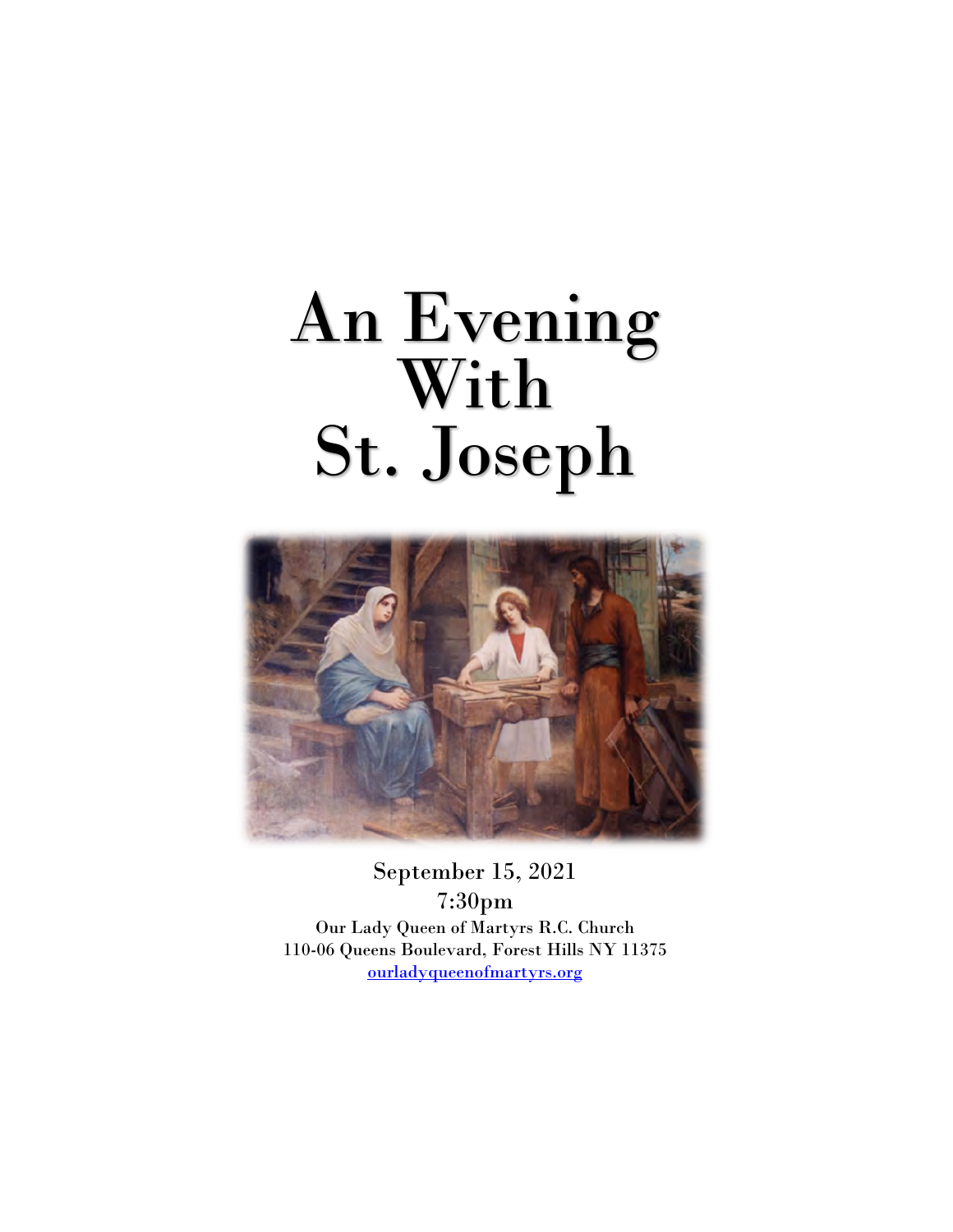# Procession

# Hail Holy Joseph, Hail

Hail, holy Joseph, hail! Chaste spouse of Mary, hall! Pure as the lily flower In Eden's peaceful vale.

Hail, holy Joseph, hail! Prince of the house of God! May His best graces be By thy sweet hands bestow'd.

Hail, holy Joseph, hail! Belov'd of angels, hail! Cheer thou the hearts that faint, And guide the steps that fail.

Hail, holy Joseph, hail! God's choice wert thou alone; To thee the Word made flesh Was subject as a Son.

O Christ's dear Mother, bless; And bless, ye Saints on high, All meek and simple souls That to Saint Joseph cry.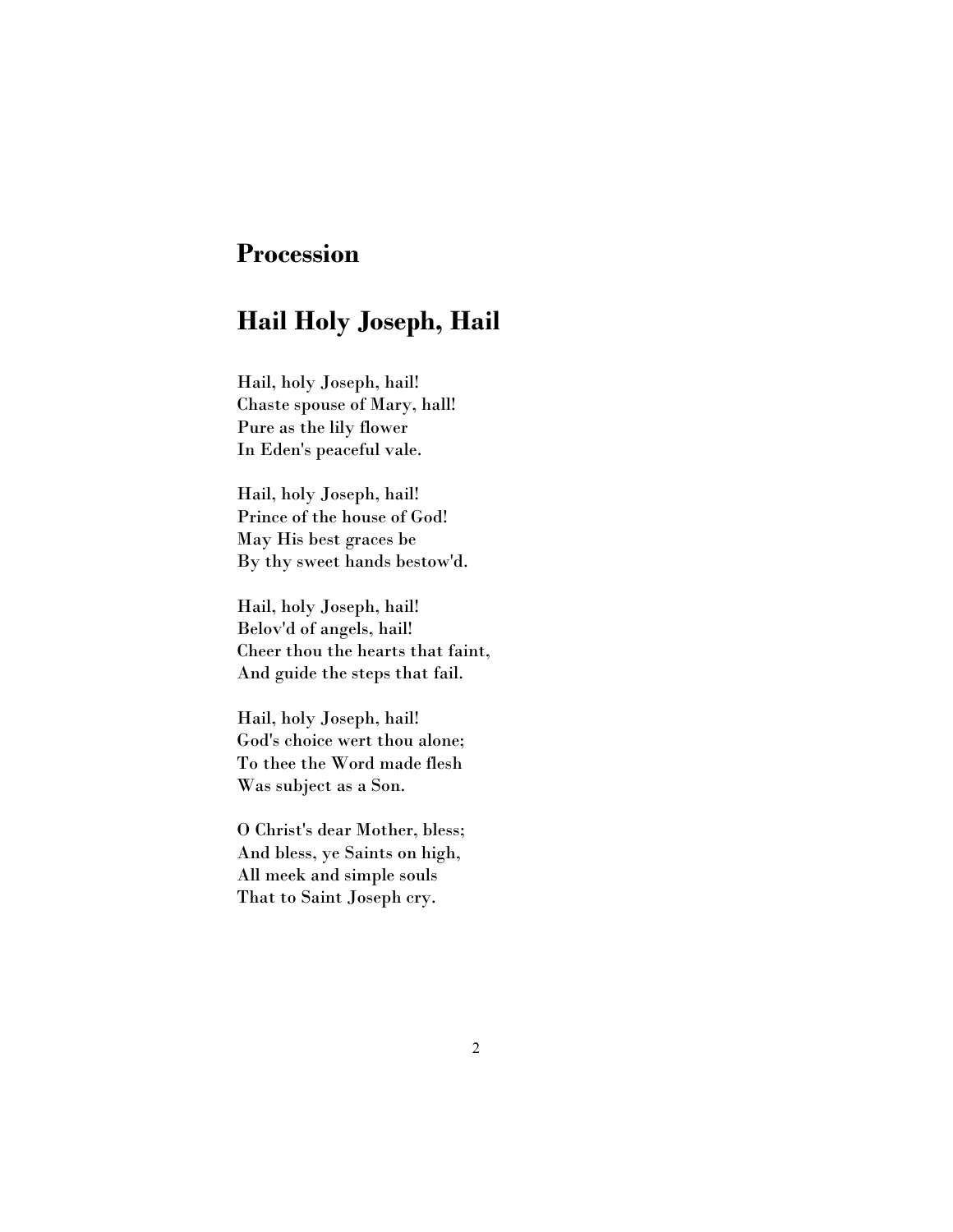## O Salutaris Hostia,

O salutaris Hestia, Quae caeli pandis ostium: Bella premunt hostilia, Da robur, fer auxilium.

Uni trinoque Domino Sit sempiterna gloria, Qui vitam sine termino Nobis donet in patria. Amen.

0 saving Victim, opening wide, The gate of heaven to man below! Our foes press on from every side; Thine aid supply, thy strength bestow.

To Thy great name by endless praise, Immortal Godhead, one in Three; Oh, grant us endless length of days, In our true native land with Thee. Amen

## Prayer to Saint Joseph

Blessed Joseph, husband of Mary, be with us this clay. You protected and cherished the Virgin; loving the Child Jesus as your Son, you rescued him from danger of death. Defend the Church, the household of God, purchased by the blood of Christ.

Guardian of the Holy Family, be with us in our trials. May your prayers obtain for us the strength to flee from error and wrestle with the powers of evil, so that in life we may grow in holiness and in death rejoice in the crown of victory. Amen.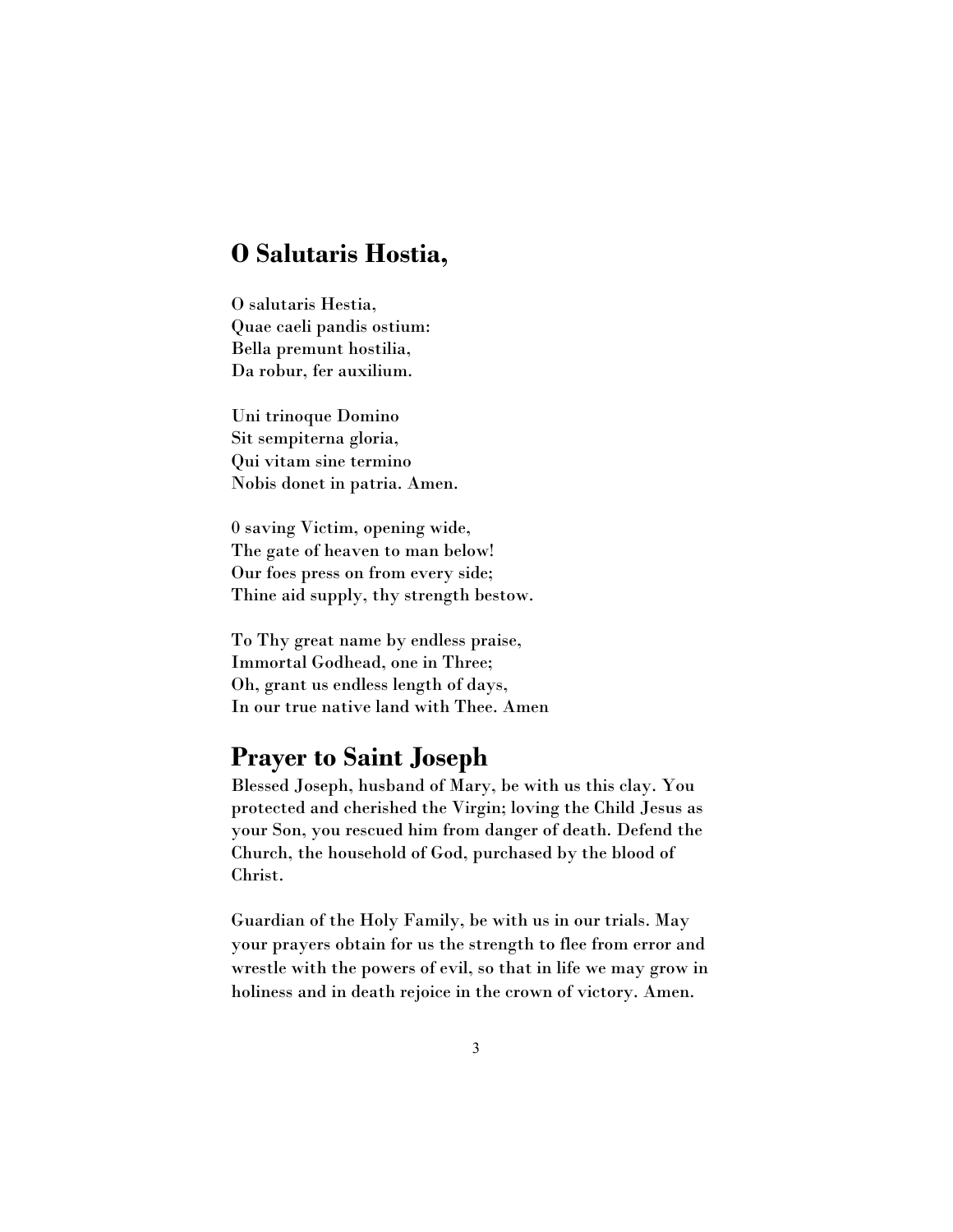#### A Reflection from Pope Francis (from Patris Corde)

"After Mary, the Mother of God, no saint is mentioned more frequently in the papal magisterium than Joseph, her spouse.... Blessed Pius IX declared him 'Patron of the Catholic Church,' Venerable Pius XII proposed him as 'Patron of Workers' and Saint John Paul II as 'Guardian of the Redeemer.' Saint Joseph is universally invoked as the 'patron of a happy death…'

"The greatness of Saint Joseph is that he was the spouse of Mary and the father of Jesus.... At the end of every account in which Joseph plays a role, the Gospel tells us that he gets up, takes the child and his mother, and does what God commanded him....

"Joseph concretely expressed his fatherhood 'by making his life a sacrificial service to the mystery of the incarnation and its redemptive purpose. He employed his legal authority over the Holy Family to devote himself completely to them in his life and work. He turned his human vocation to domestic love into a superhuman oblation of himself, his heart and all his abilities, a love placed at the service of the Messiah who was growing to maturity in his home....'

"Joseph accepted Mary unconditionally. He trusted in the angel's words. The nobility of Joseph's heart is such that what he learned from the law he made dependent on charity. Today, in our world where psychological, verbal and physical violence towards women is so evident, Joseph appears as the figure of a respectful and sensitive man. Even though he does not understand the bigger picture, he makes a decision to protect Mary's good name, her dignity and her life. In his hesitation about how best to act, God helped him by enlightening his judgment...."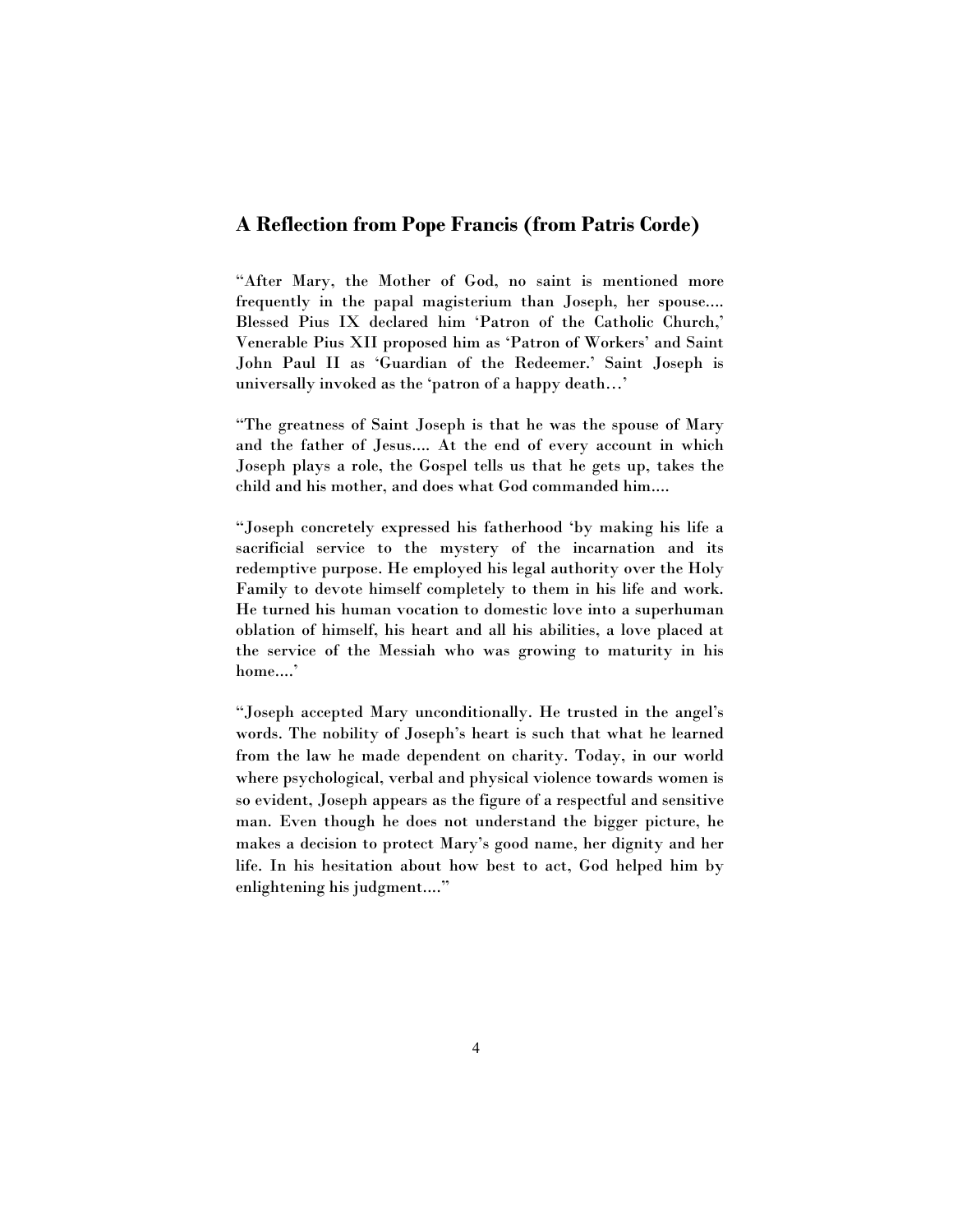"We should always consider whether we ourselves are protecting Jesus and Mary, ·for they are also mysteriously entrusted to our own responsibility, care and safekeeping.

"The Son of the Almighty came into our world in a state of great vulnerability. He needed to be defended, protected, cared for, and raised by Joseph. God trusted Joseph, as did Mary, who found in him someone who would not only save her life, but would always provide for her and her child. In this sense, Saint Joseph could not be other than the Guardian of the Church, for the Church is the continuation of the Body of Ch1ist in history, even as Mary's motherhood is reflected in the motherhood of the Church.

"In his continued protection of the Church, Joseph continues to protect the child and his mother, and we too, by our love for the Church, continue to love the child and his mother."

## Psalm 1: 1-6 (sung)

Blessed is the man who does not walk in the counsel of the wicked, Nor stand in the way of sinners, nor sit in company with scoffers.

Rather, the law of the LORD is his joy; and on his law he meditates day and night.

He is like a tree planted near streams of water, that yields its fruit in season; Its leaves never wither; whatever he does prospers.

But not so are the wicked, not so! They are like chaff driven by the wind.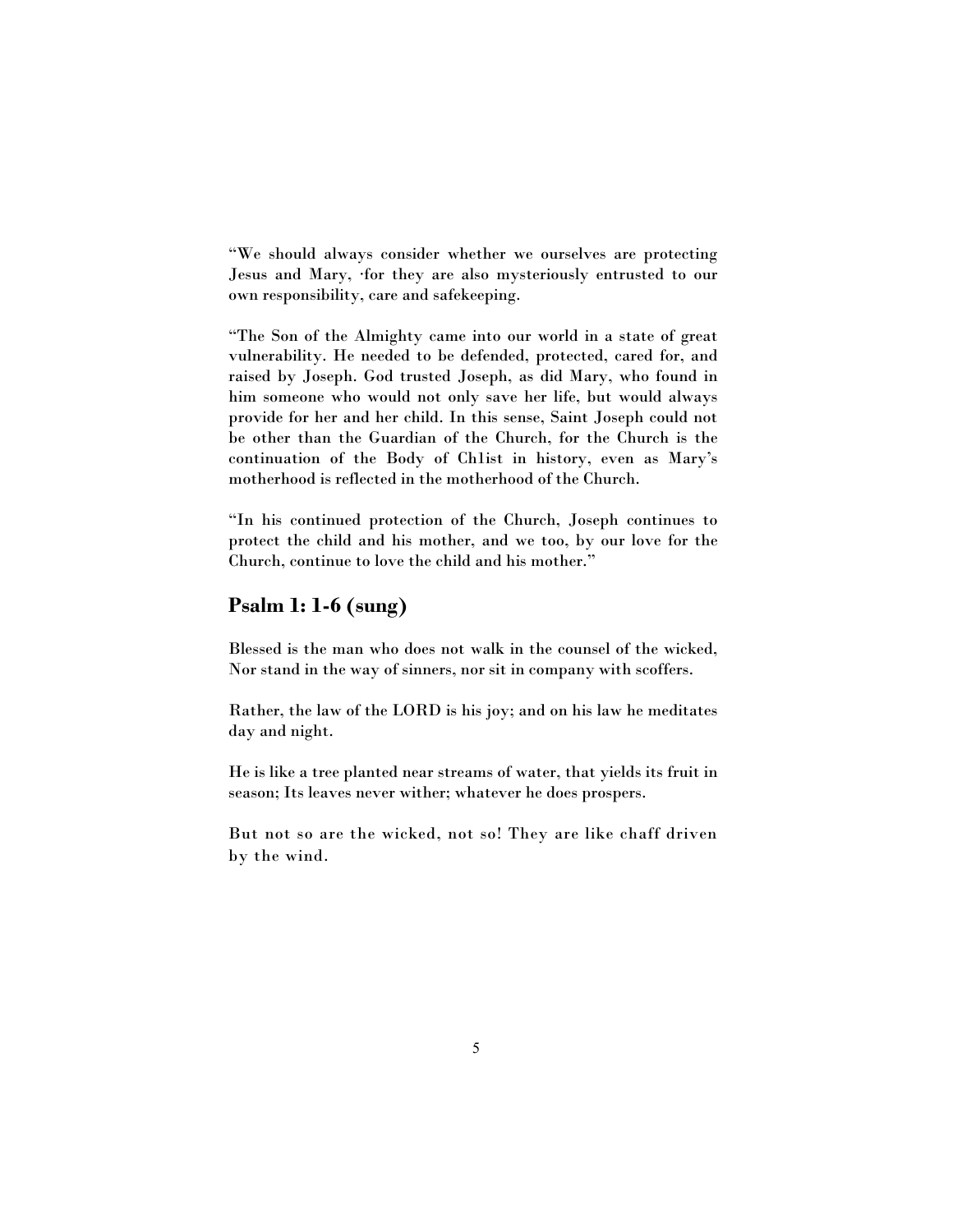Therefore the wicked will not arise at the judgment, nor will sinners in the assembly of the just.

Because the LORD knows the way of the just, but the way of the wicked leads to ruin.

#### Alleluia (sung)

"Blessed are those who dwell in your house, O God, They never cease to praise you."

#### A Reading from the Gospel of Matthew

#### The Birth of Jesus (Chapter 1)

Now this is how the birth of Jesus Christ came about. When his mother Mary was betrothed to Joseph, but before they lived together, she was found with child through the holy Spirit. Joseph her husband, since he was a righteous man, yet unwilling to expose her to shame, decided to divorce her quietly.

Such was his intention when, behold, the angel of the Lord appeared to him in a dream and said, "Joseph, son of David, do not be afraid to take Mary your wife into your home. For it is through the holy Spirit that this child has been conceived in her. She will bear a son and you are to name him Jesus, because he will save his people from their sins."

All this took place to fulfill what the Lord had said through the prophet:

> "Behold, the virgin shall be with child and bear a son, and they shall name him Emmanuel," which means "God is with us."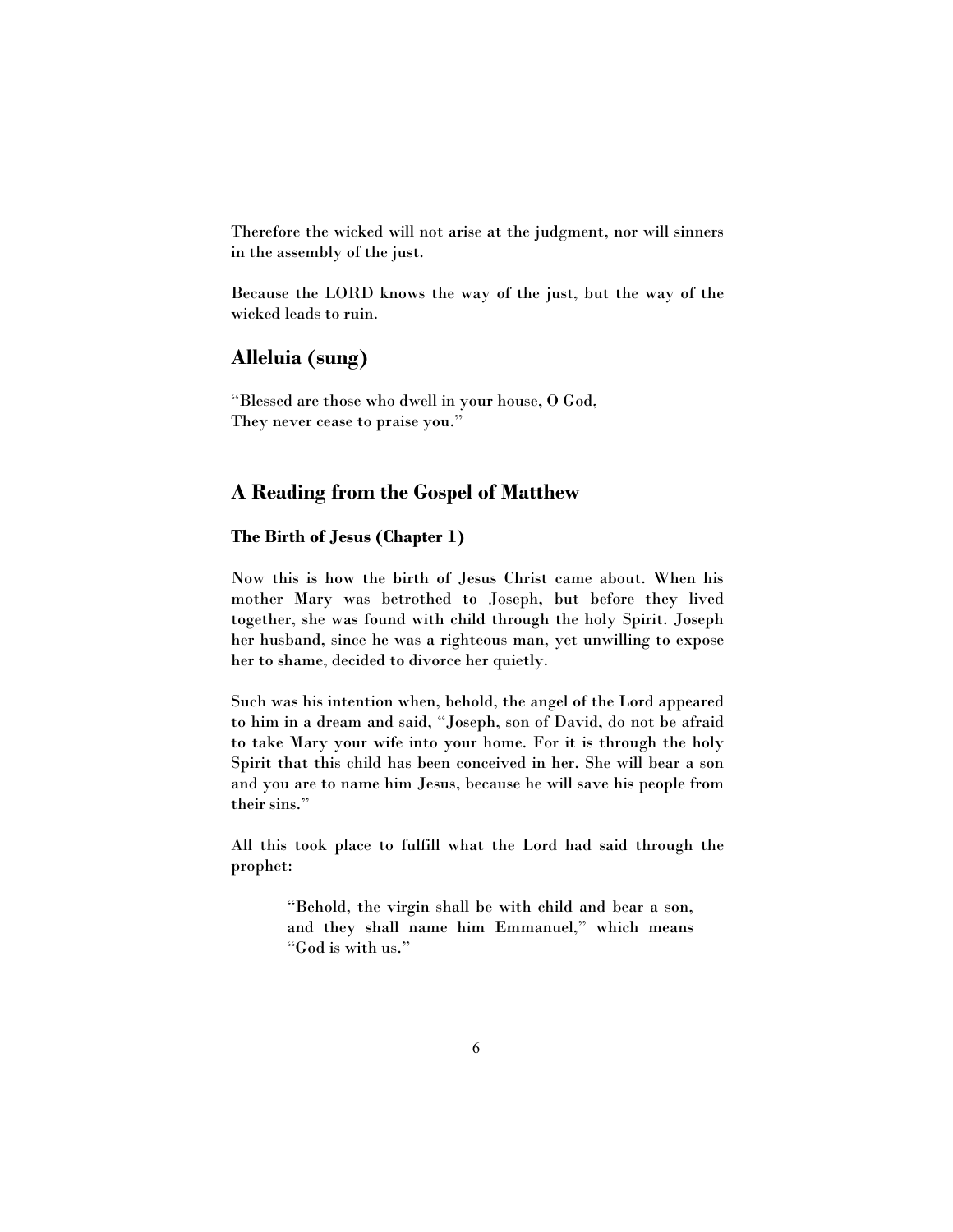When Joseph awoke, he did as the angel of the Lord had commanded him and took his wife into his home. He had no relations with her until she bore a son, a11.d he named him Jesus.

#### The Flight to Egypt (Chapter 2)

When they had departed, behold, the angel of the Lord appeared to Joseph in a dream and said, "Rise, take the child and his mother, flee to Egypt, and stay there until I tell you. Herod is going to search for the child to destroy him."

Joseph rose and took the child and his mother by night and departed for Egypt. He stayed there until the death of Herod that what the Lord had said through the prophet might be fulfilled, "Out of Egypt I called my son."

#### The Return from Egypt

When Herod had died, behold, the angel of the Lord appeared in a dream to Joseph in Egypt and said, "Rise, take the child and his mother and go to the land of Israel, for those who sought the child's life are dead." He rose, took the child and his mother and went to the land of Israel.

But when he heard that Archelaus was ruling over Judea in place of his father Herod, he was afraid to go back there. And because he had been warned in a dream, he departed for the region of Galilee. He went and dwelt in a town called Nazareth, so that what had been spoken through the prophets might be fulfilled, "He shall be called a Nazorean."

#### Litany of St. Joseph

| Lord, have mercy   | R: Lord, have mercy.   |
|--------------------|------------------------|
| Christ, have mercy | R: Christ, have mercy. |
| Lord, have mercy   | R: Lord, have mercy.   |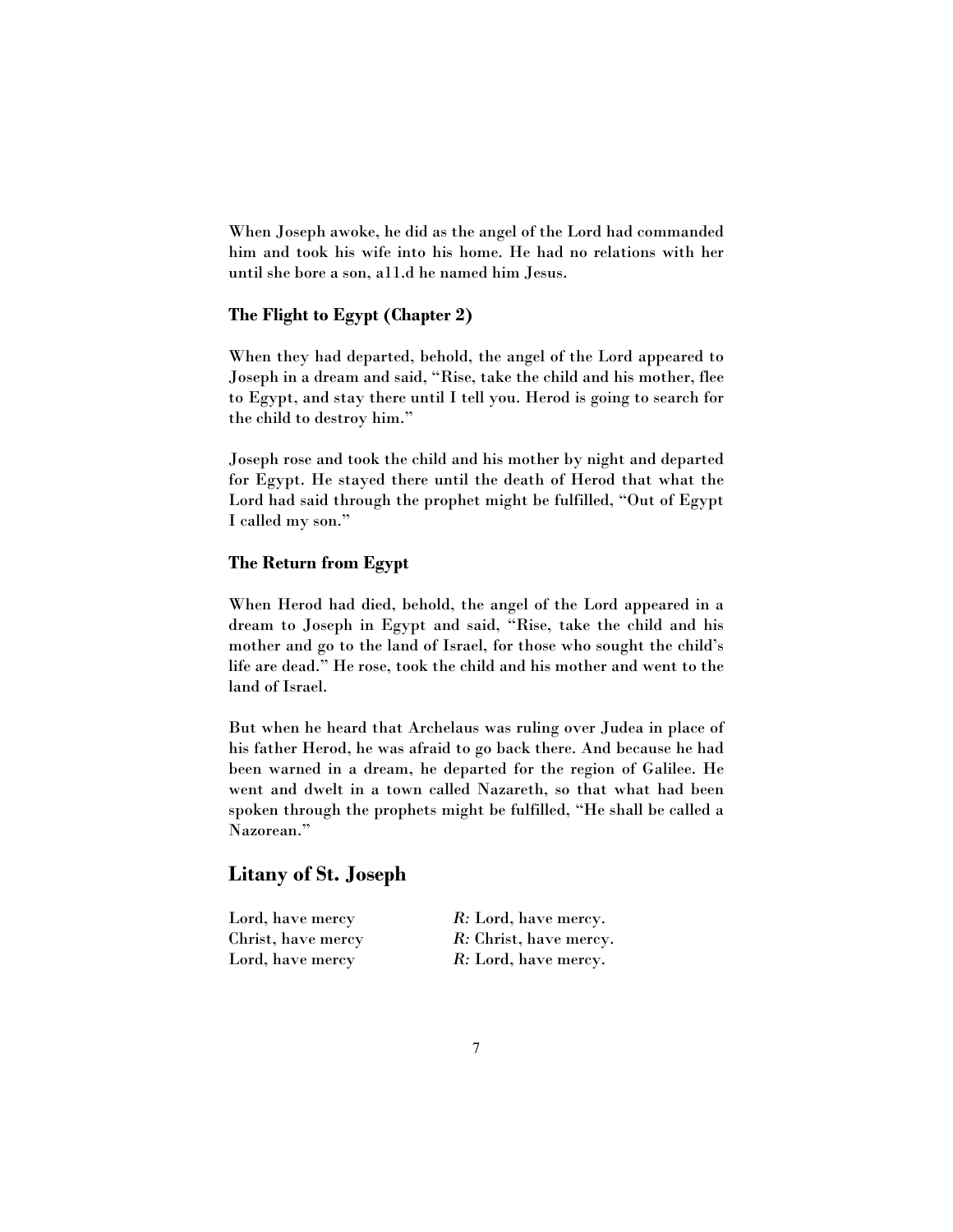| God our Father in heaven,          | R: have mercy on us.    |
|------------------------------------|-------------------------|
| God the Son, Redeemer of the world |                         |
| God the Holy Spirit,               | R: have mercy on us.    |
| Holy Trinity, one God,             | R: have mercy on us.    |
| Holy Mary,                         | R: pray for us.         |
| Saint Joseph,                      | <i>R</i> : pray for us. |
| Noble son of the House of David,   |                         |
| Light of patriarchs,               | <i>R</i> : pray for us. |
| Husband of the Mother of God,      | <i>R</i> : pray for us. |
| Guardian of the Virgin,            | R: pray for us.         |
| Foster father of the Son of God    | R: pray for us.         |
| Faithful guardian of Christ        | R: pray for us.         |
| Head of the Holy Family,           | R: pray for us.         |
| Joseph, chaste and just,           | <i>R</i> : pray for us. |
| Joseph, prudent and brave,         | R: pray for us.         |
| Joseph, obedient and loyal,        | R: pray for us.         |
| Pattern of patience                | <i>R</i> : pray for us. |
| Lover of poverty                   | R: pray for us.         |
| Model of workers                   | R: pray for us.         |
| <b>Example to parents</b>          | <i>R</i> : pray for us. |
| Guardian of virgins                | <i>R</i> : pray for us. |
| Pillar of family life              | R: pray for us.         |
| Comfort of the troubled            | R: pray for us.         |
| Hope of the sick                   | R: pray for us.         |
| Patron of the dying                | R: pray for us.         |
| Terror of evil spirit              | R: pray for us.         |
| Protector of the Church            | R: pray for us.         |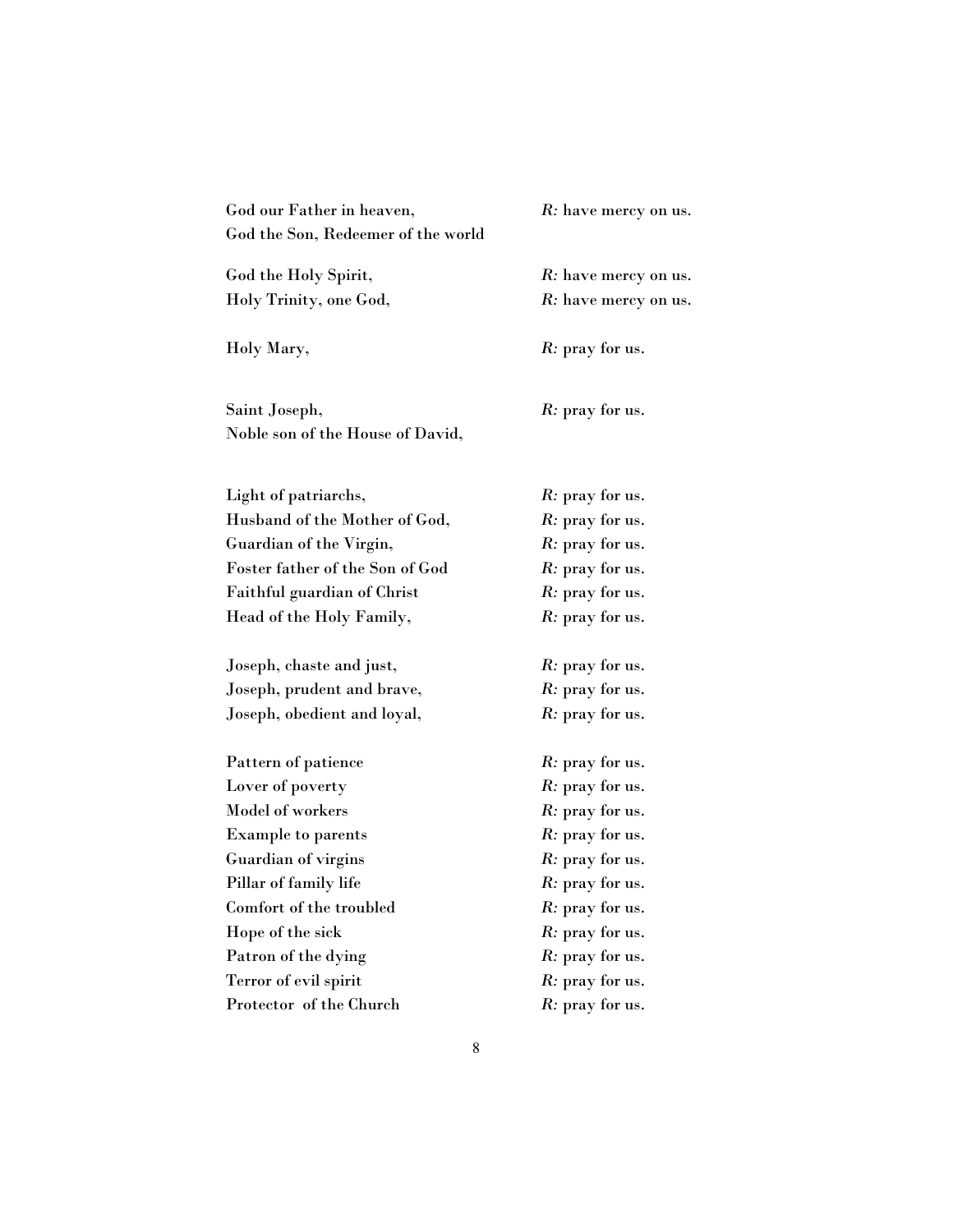| Lamb of God, you take away the sins of the world |
|--------------------------------------------------|
| R: have mercy on us                              |
| Lamb of God, you take away the sins of the world |
| R: have mercy on us                              |
| Lamb of God, you take away the sins of the world |
| R: have mercy on us                              |
| God made him master of his household.            |
| R: And put him in charge of all that he owned.   |
|                                                  |

Let us pray.

O God, who in your inexpressible providence were pleased to choose Saint Joseph as spouse of the most holy Mother of your Son, grant, we pray, that we, who revere him as our protector on earth, may be worthy of his heavenly intercession. Through Christ our Lord. Amen.

## Tantum Ergo Sacramentum

Tantum ergo Sacramentum, Veneremur cernui: Et antiquum documentum, Novo cedat ritui: Praestet fides supplementum, Sensuum defectui.

Genitori, Genitoque, Laus et iubilatio, Salus, honor, virtus quoque, Sit et benedictio: Procedenti ab utroque, Compar sit laudatio. Amen.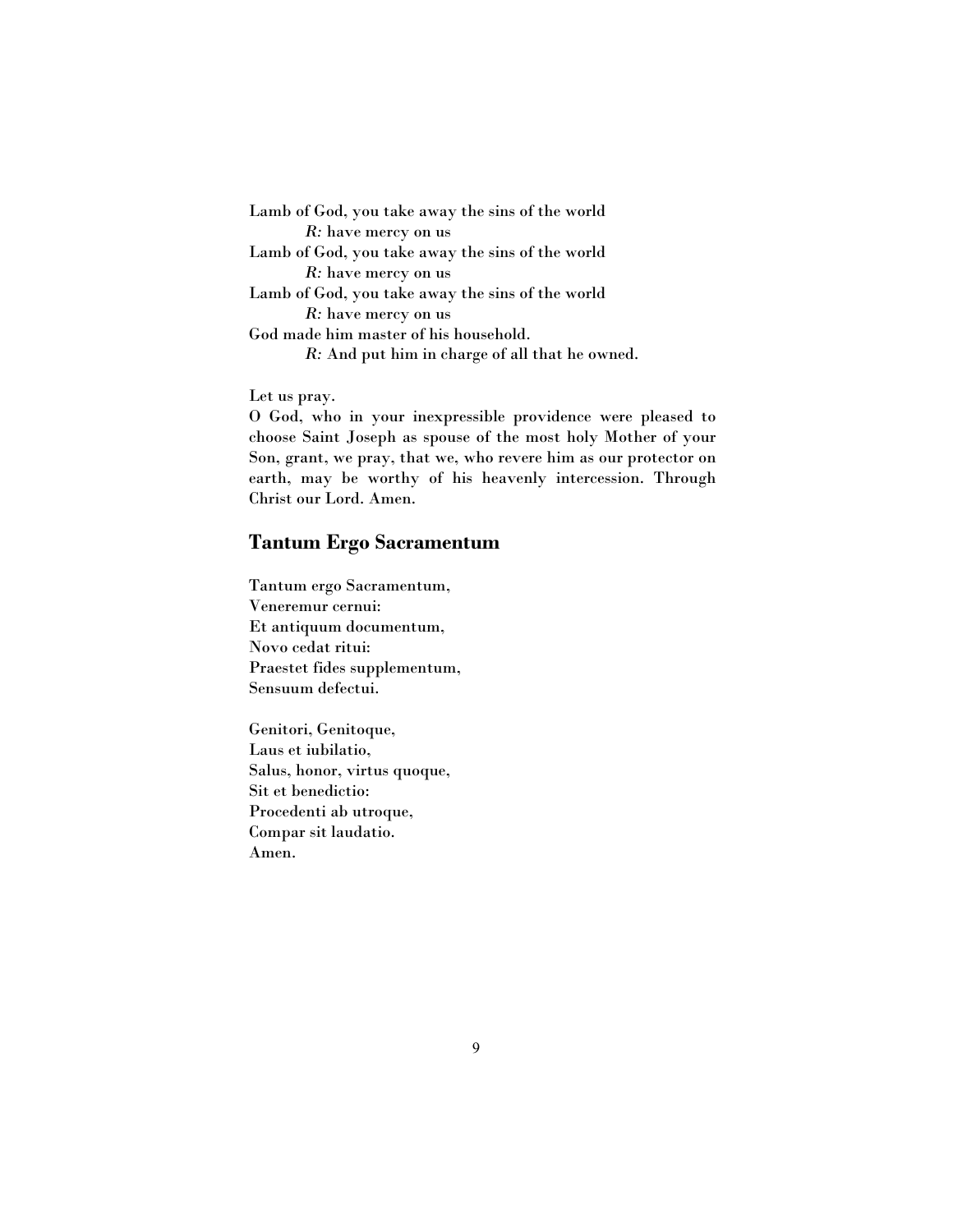Down in adoration falling, Lo! the sacred Host we hail, Lo! oe'r ancient forms departing Newer rites of grace prevail; Faith for all defects supplying, Where the feeble senses fail.

To the everlasting Father, And the Son Who reigns on high With the Holy Spirit proceeding Forth from each eternally, Be salvation, honor blessing, Might and endless majesty. Amen

#### Prayers

#### The Divine Praises

Blessed be God. Blessed be his holy name. Blessed be Jesus Christ, tme God and true man. Blessed be the name of Jesus. Blessed be his most Sacred Heart. Blessed be his most Precious Blood. Blessed be Jesus in the most Holy Sacrament of the Altar.

Blessed be the Holy Spirit, the Paraclete. Blessed be the great Mother of God, Mary most holy. Blessed be her holy and Immaculate Conception. Blessed be her glorious Assumption. Blessed be the name of Mary, Virgin and Mother. Blessed be Saint Joseph, her most chaste spouse. Blessed be God in his angels and in his saints.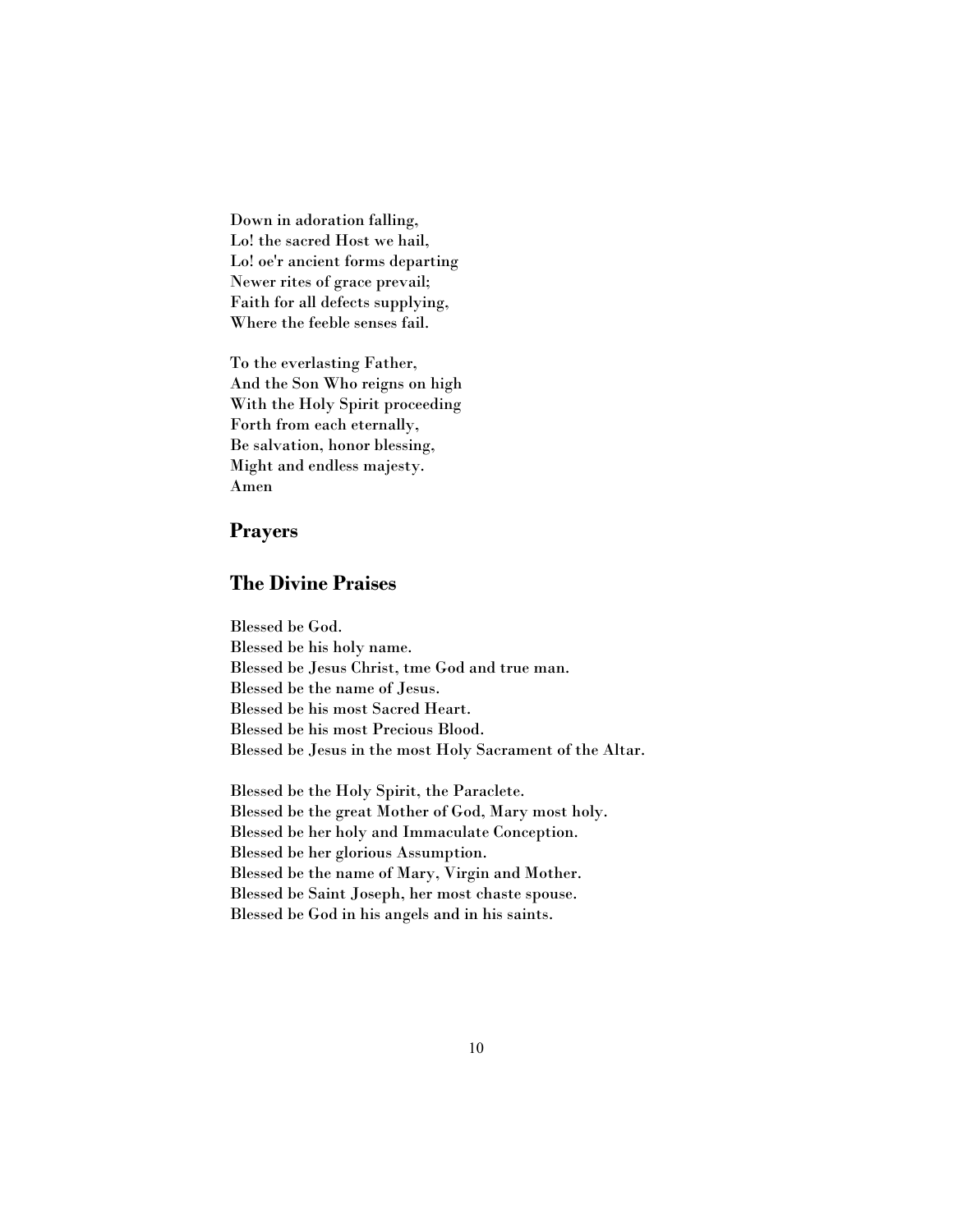Holy God, We Praise Thy name. Holy God, we praise thy name. God of all, we bow before thee. All on earth your scepter claim; all in heaven above adore thee. Infinite thy vast domain, everlasting is thy reign.

Hark, the loud celestial hymn, angel choirs above are raising. Cherubim and seraphim, in unceasing chorus praising, fill the heavens with sweet accord: Holy, holy, holy Lord.

### Prayer for Quiet Reflection

#### Pope Francis Prayer (Patris Corde)

Hail, Guardian of the Redeemer, Spouse of the Blessed Virgin Mary. To you God entrusted his only Son; in you Mary placed her trust; with you Christ became man.

Blessed Joseph, to us too, show yourself a father and guide us in the path of life. Obtain for us grace, mercy and courage, and defend us from every evil. Amen.